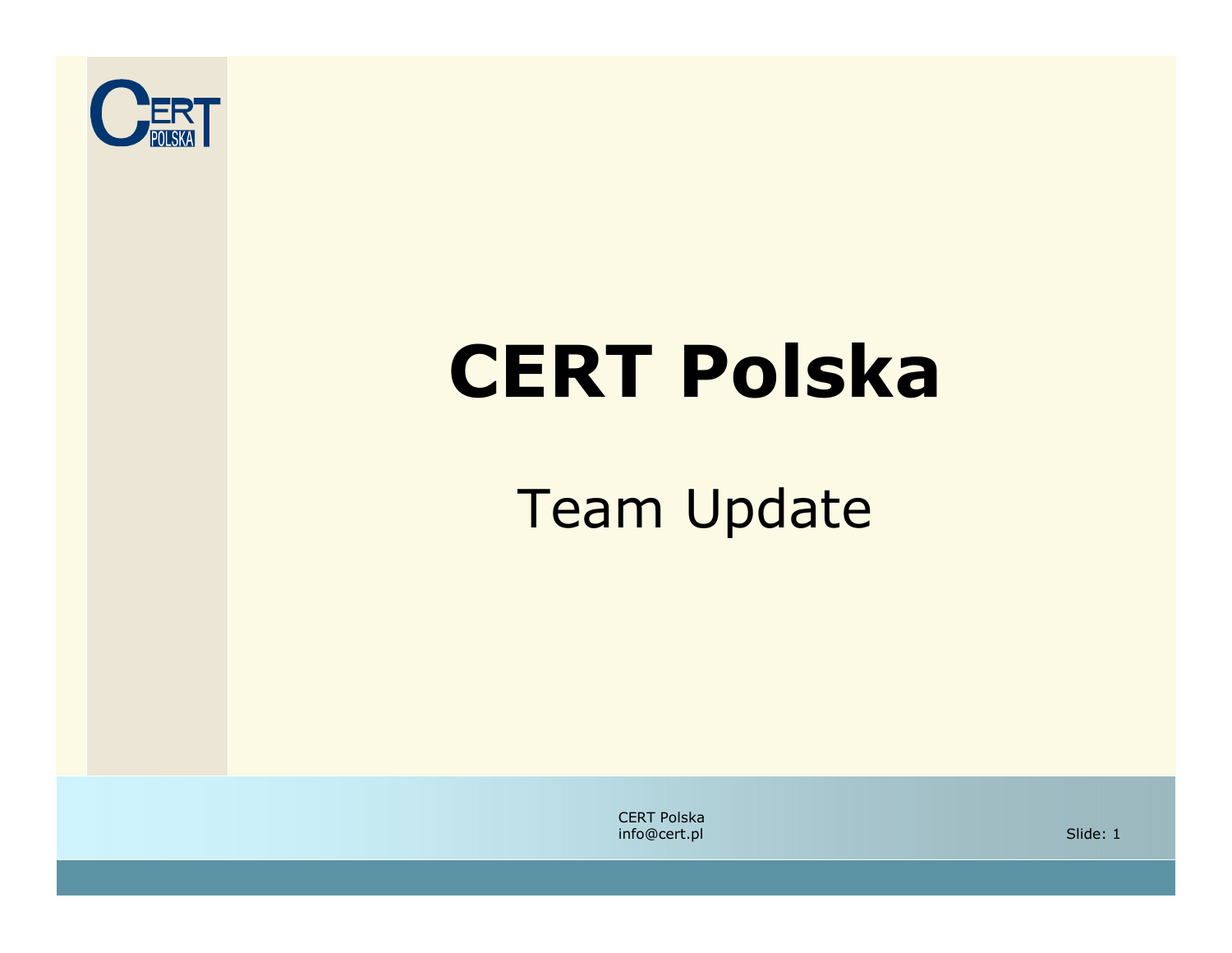

- • 1996 – establishing CERT NASK
	- Visit to DFN-CERT to learn best practices
- •1997 – joining FIRST (sponsored by DFN-CERT)
- • 2000 – extending the formula of our IRT
	- new roadmap to introduce new project for polish constituency
	- Changing the name to CERT Polska
- •2001 – joining TERENA TF CSIRT
- •2002 – Trusted Introducer Accredited Team

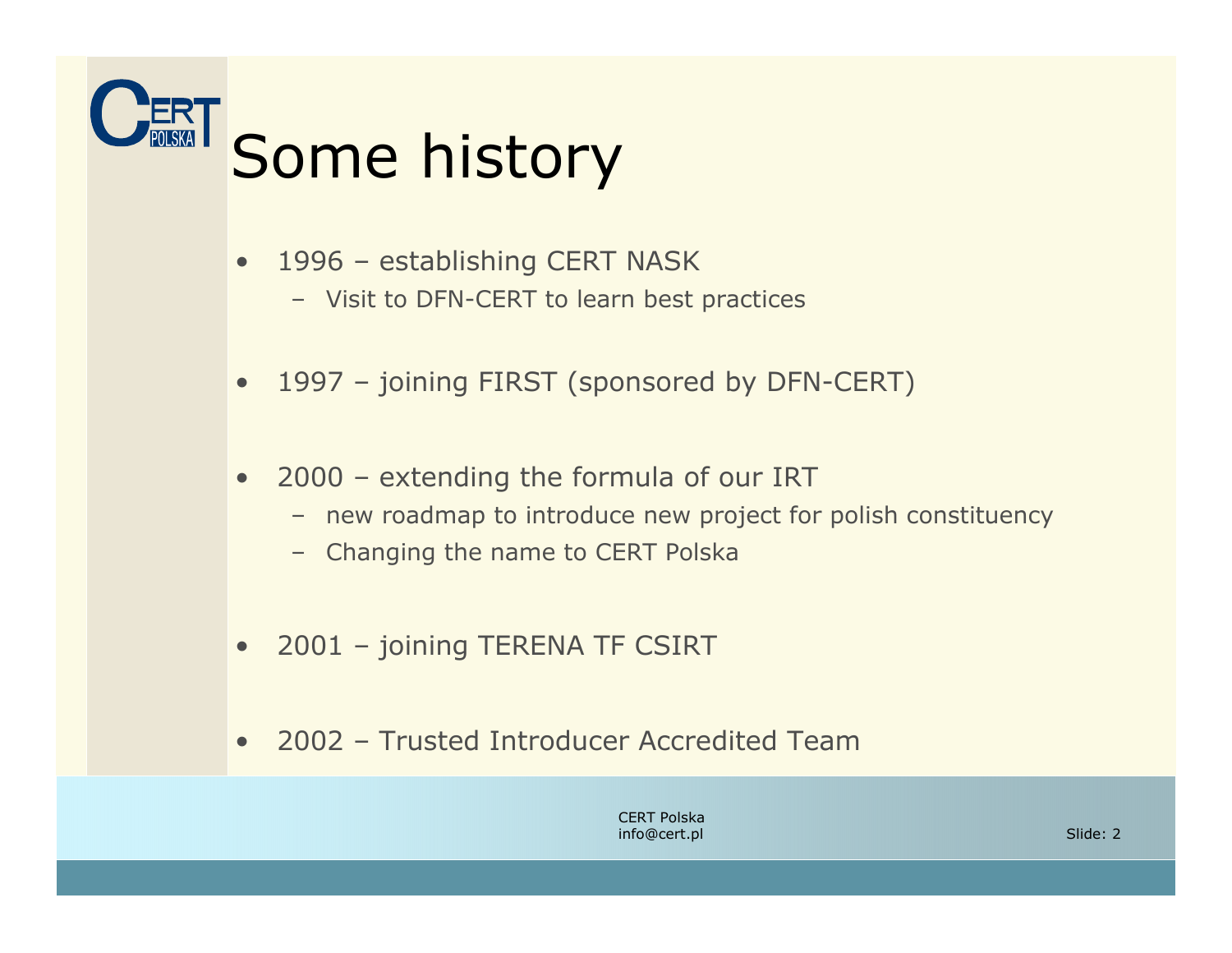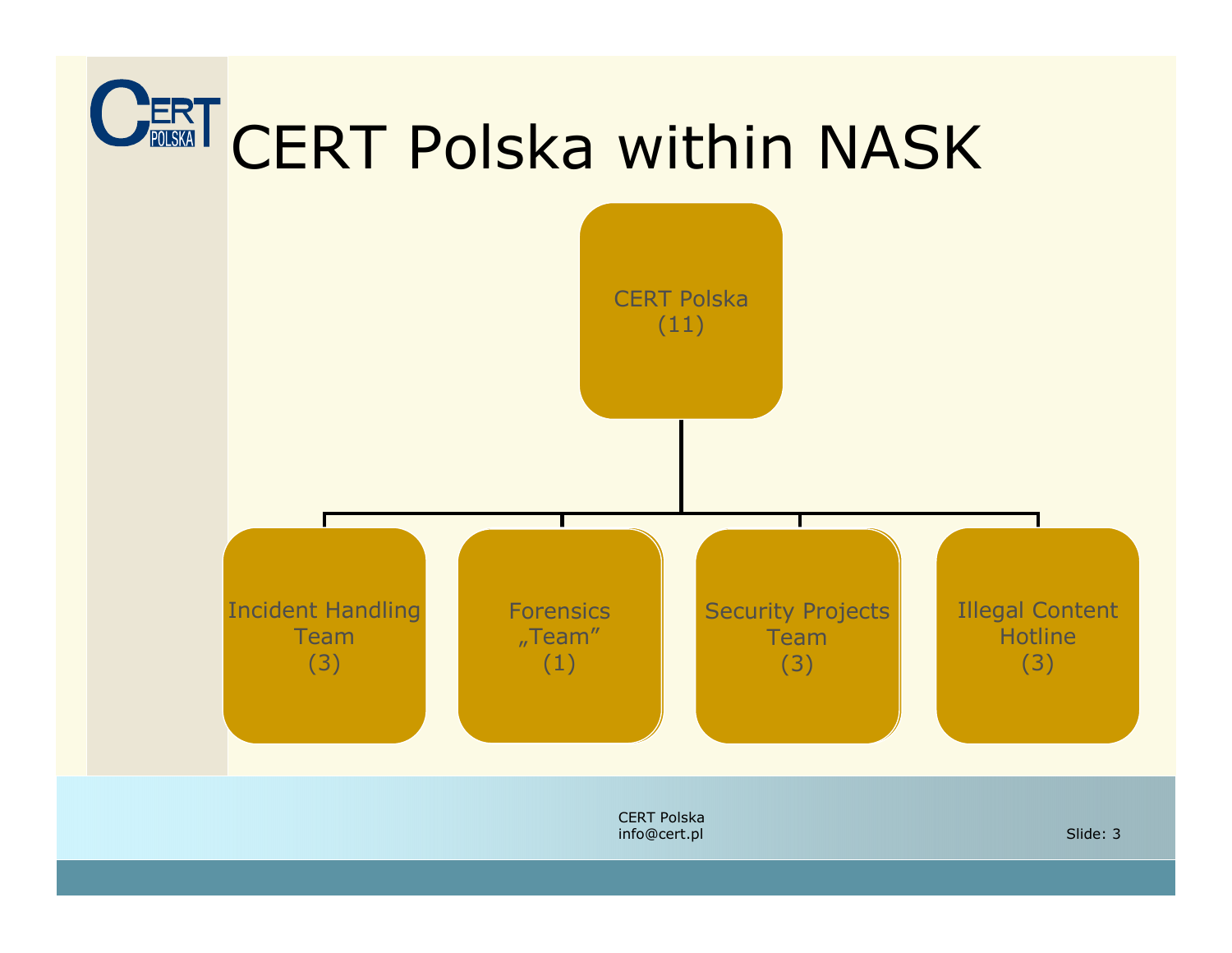

#### CERT Polska activities

- Incident handling (constituency: .pl)
- Security projects
- National cooperation
- **Awareness building**<br>Annual SEGURE of
	- Annual SECURE conference
	- Trainings
	- Contacts with media
	- www.cert.pl

CERT Polskainfo@cert.pl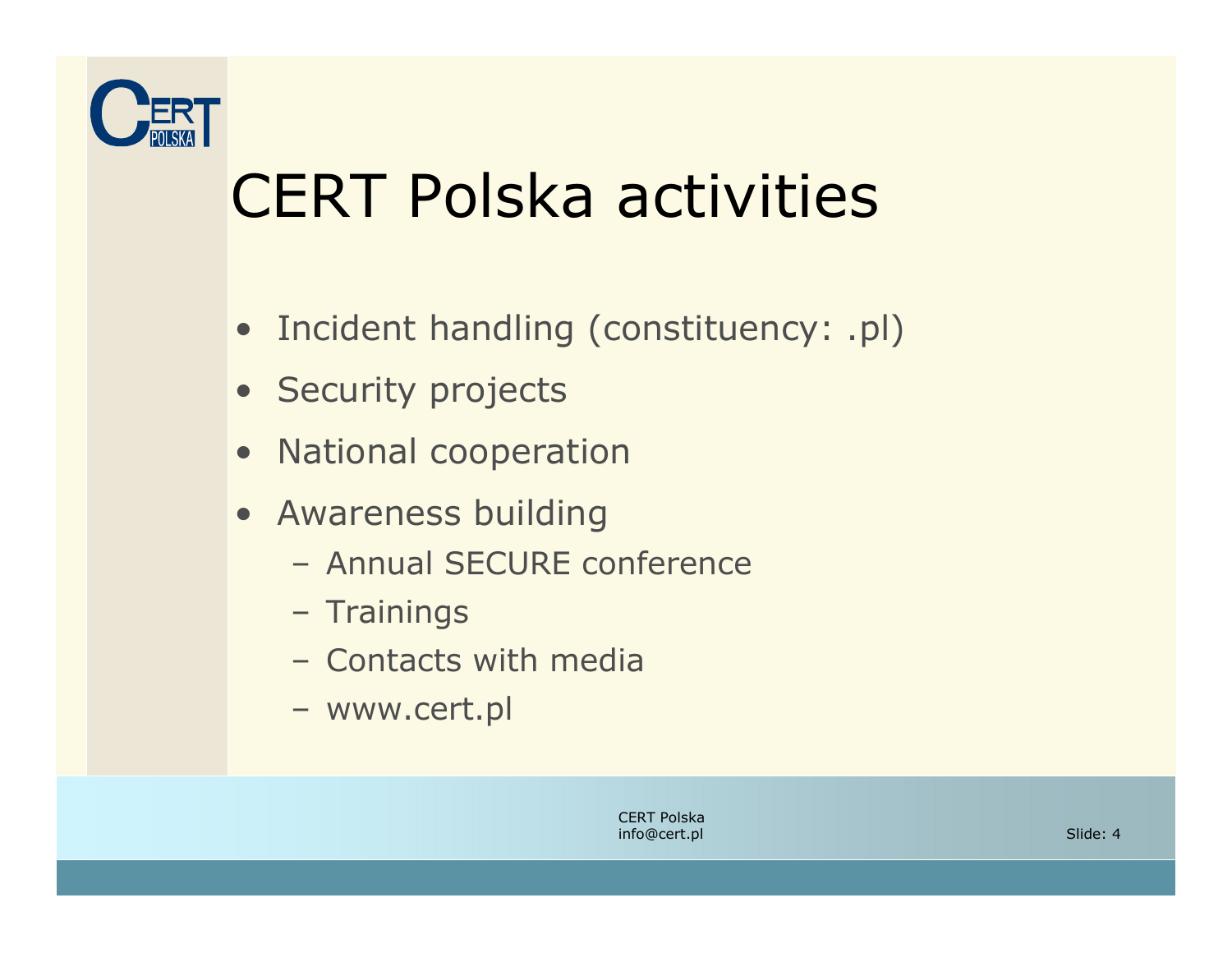

CERT Polskainfo@cert.pl

l Slide: 5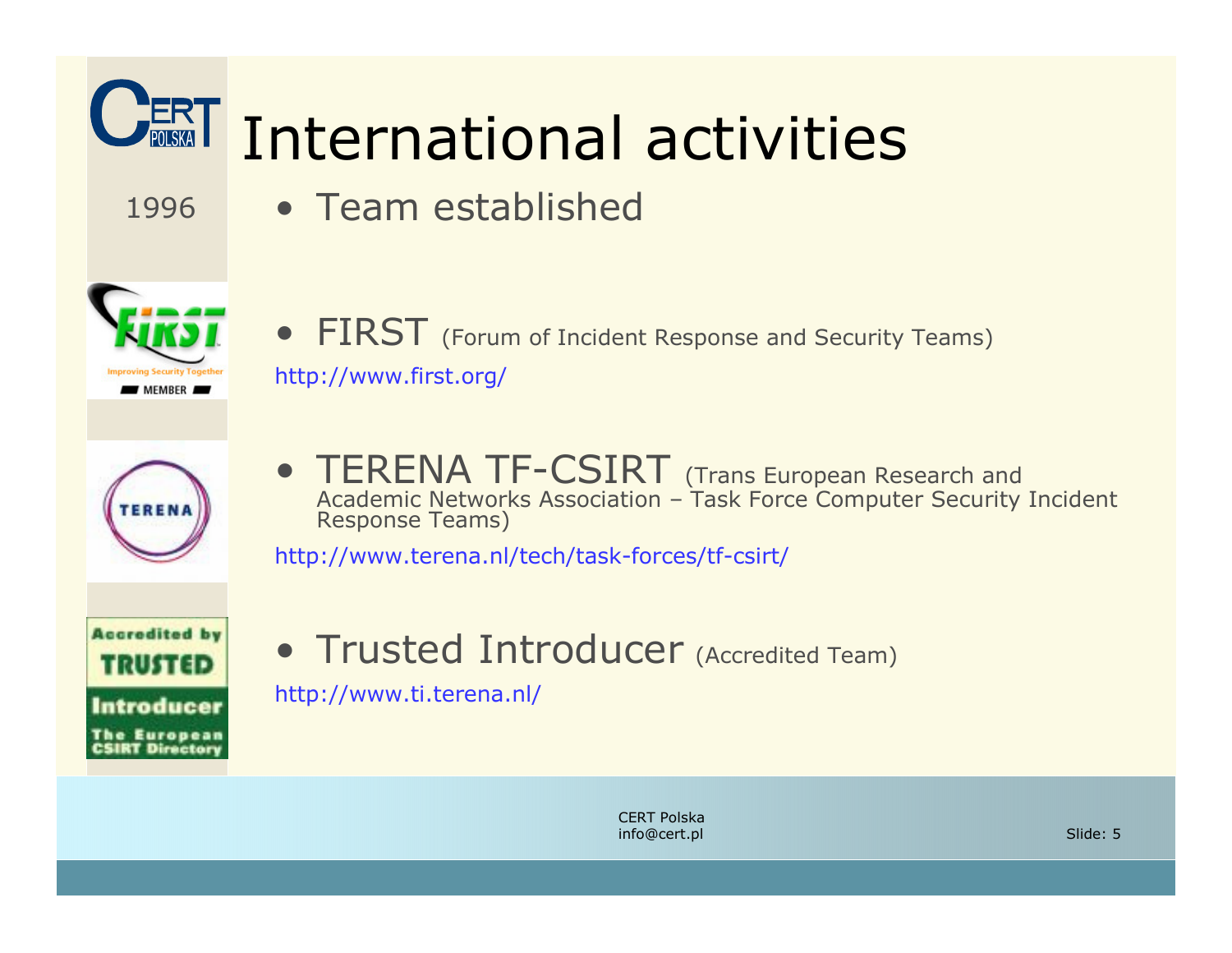

## Security projects, initiatives

- •• **ARAKIS** (Distributed Internet Based Early Warning System)
- •**HONEYSPIDER** (joint project with GOVCERT.NL and SURFnet-CERT)
- $\bullet$ **WOMBAT** (European 7th Framework Programme Project)



CERT Polskainfo@cert.pl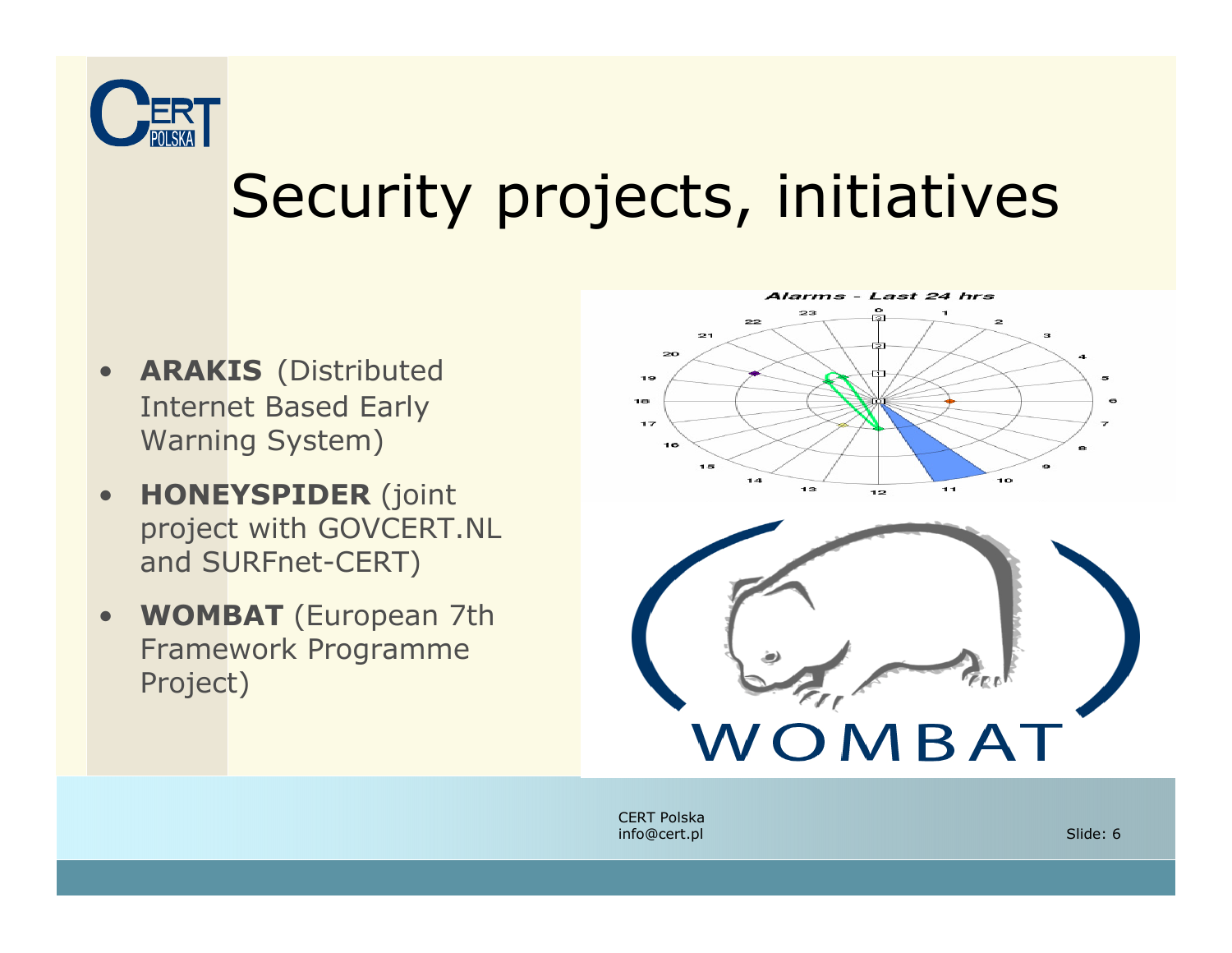

## Security projects, initiatives

- •**SPOTSPAM (SIAP project** together with German eco Association)
- • CLOSER (establishing and coaching new CSIRT teams in CEE region)
- $\bullet$  ABUSE-FORUM(cooperation between<br>Polish security teams Polish security teams – ISP representatives)



CERT Polskainfo@cert.pl